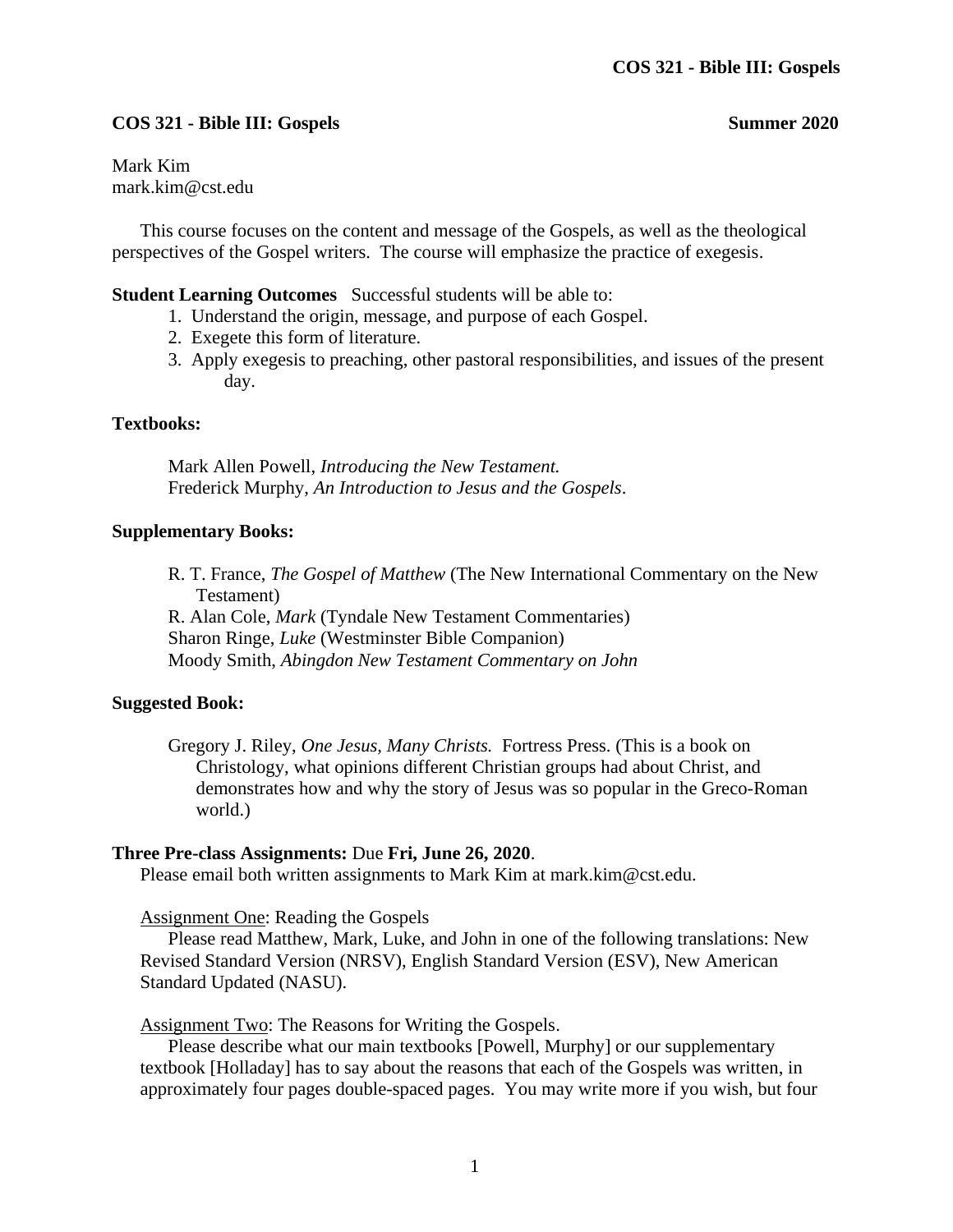pages are sufficient. Please cite NT Gospel passages to illustrate your points. For example, John tells us in John 20:31 his major reason for writing. There are other reasons, and Powell, Murphy, and Holladay will help you discover them.

## Assignment Three: The Authors.

Please write an account in four double-spaced pages of what two of our textbooks [same list as above] tell us about the authors of our four Gospels. Again, you may write more if you wish, but four pages are sufficient. Who were they? When and where did they write?

# **The Course**

The course will engage the main issues found in our Gospels, treated in the order Mark, Matthew, Luke, and John.

The course will consist of six sessions of approximately three hours and fifteen minutes each (the Saturday session will run two hours and fifteen minutes). The student should expect to invest a further one to two hours each day outside of class in preparation for class.

# **Exegesis Papers:**

- "Exegesis" is a transliterated Greek word that means "explanation." One exegetes, that is explains, the meaning of a Biblical text in its historical context, using all the tools available to the scholar: language, history, archeology, ancient literature, and especially other Biblical texts. These help us to understand what the author meant and intended, including helping to evaluate the author's assumptions and biases. This is the historicalcritical method used by all competent scholars.
- Learning to do exegesis is one of the main purposes of this course. Do not worry if you are new to exegesis. We will work on it together in class.
- Exegesis Papers: Each student will hand in three short papers that exegete the Bible passages indicated. These should be written so that they may serve, it is hoped, as the basis for sermons and/or Bible studies. The three papers may be chosen from the list below of four topics [Extra credit will be given if a student does all four]. The papers are to address the issues listed and are due on the days assigned. They are to be typed, correct in grammar, spelling and syntax, and approximately three double-spaced pages in length.

Wednesday - Exegesis Paper #1: Mark 4:1-20 The Parable of the Sower. Please include discussion of: Mark 8:17 Are your hearts hardened? Mark 8:35 For those who want to save their life will lose it.... Mark 10:20 Sell what you own, and give the money to the poor.... Mark 13:13 The one who endures to the end will be saved.

These verses illustrate the issues raised in the parable [the kinds of soil] and allow us to explain the parable using Mark's own ideas.

Thursday - Exegesis Paper #2: Matt 5:8 Blessed are the pure in heart.